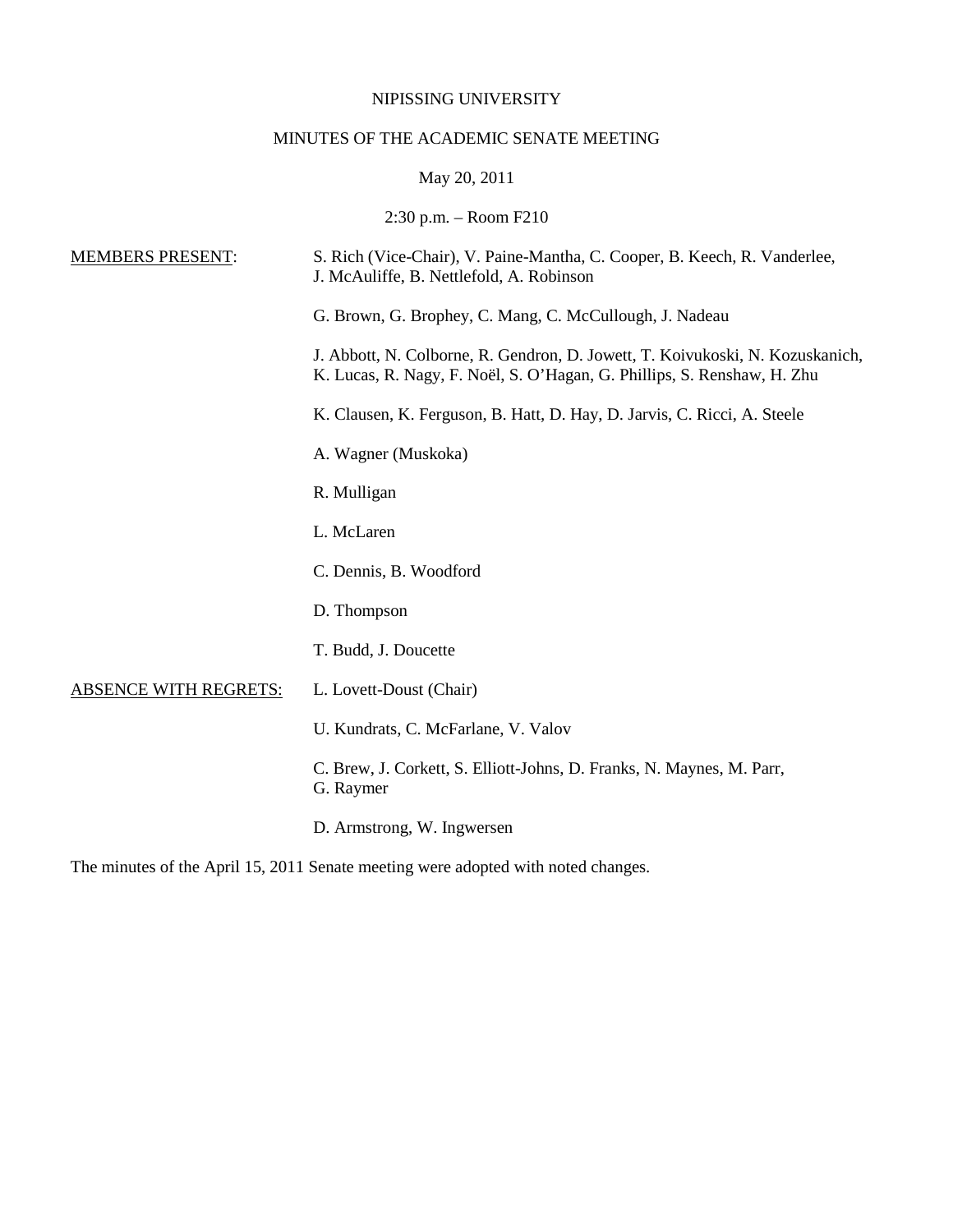## BUSINESS ARISING FROM THE MINUTES

Regarding the 11-page statement read by Senator Dennis at the April Senate meeting, the question was raised as to whether this statement was written, vetted and endorsed by the entire board membership. The response was "no", the statement was essentially compiled by Senator Dennis, the Chair of the Board of Governors and the Office of the President. In follow up, it was suggested that this document should have received board approval but as it is currently presented, it should clearly indicate that it is the opinion of three people.

A motion was put forward at the April 15 Senate meeting regarding the release of the vote count from the secret ballot of the March 11, 2011 Senate meeting. That motion was deferred so that the Senate Speaker could research this request. The Speaker sought the opinion of an expert on Robert's Rules of Order who indicated that the vote count could be made public, but those who voted must be protected. The results of the motion of no confidence were: 40 for and 8 against.

The question was asked of Senator Dennis if these results would now be communicated to the Board of Governors. It was noted that the prepared statement by the three designated senators was not read at the closed session of the April Board meeting nor the May Board meeting. Senator Dennis responded by indicating it could be presented in the closed session of the June Board meeting.

## QUESTION PERIOD

There was a request for confirmation that the two new hires for the School of Business and Economics have been approved. Senator Paine-Mantha responded by stating that the budget has not been approved by the board so nothing can be confirmed at this time.

A question was raised regarding the changes to the spring/summer timetabling, specifically who allowed these changes to occur and were faculty consulted. Concerns were also voiced as to whether compressed offerings were pedagogically inappropriate. The Dean of Arts and Science indicated he authorized the scheduling, but it was faculty members who decided to teach their respective course in the compressed schedule. The Registrar added that there have been a number of benefits that have occurred with the compressed schedule in that a large number of students are now able to graduate at the June convocation.

A request was made to include the names of APT members and results of the meetings on the website. It was noted that this information should be made available once the new website is up and running.

With the recent announcement of the Northern Ontario Policy Institute, a question was asked if there will be any role for Nipissing University. Senator Rich responded by noting that this initiative was started by Laurentian and Lakehead Universities and that the President is making a strong push for Nipissing to be part of this endeavour.

## REPORTS OF STANDING COMMITTEES

### **Senate Executive Committee**

MOTION 1: Moved by S. Rich, seconded by D. Jowett that the Report of the Senate Executive Committee dated May 12, 2011 be received. CARRIED MOTION 2: Moved by S. Rich, seconded by D. Jowett that Senate move into an in-camera session. CARRIED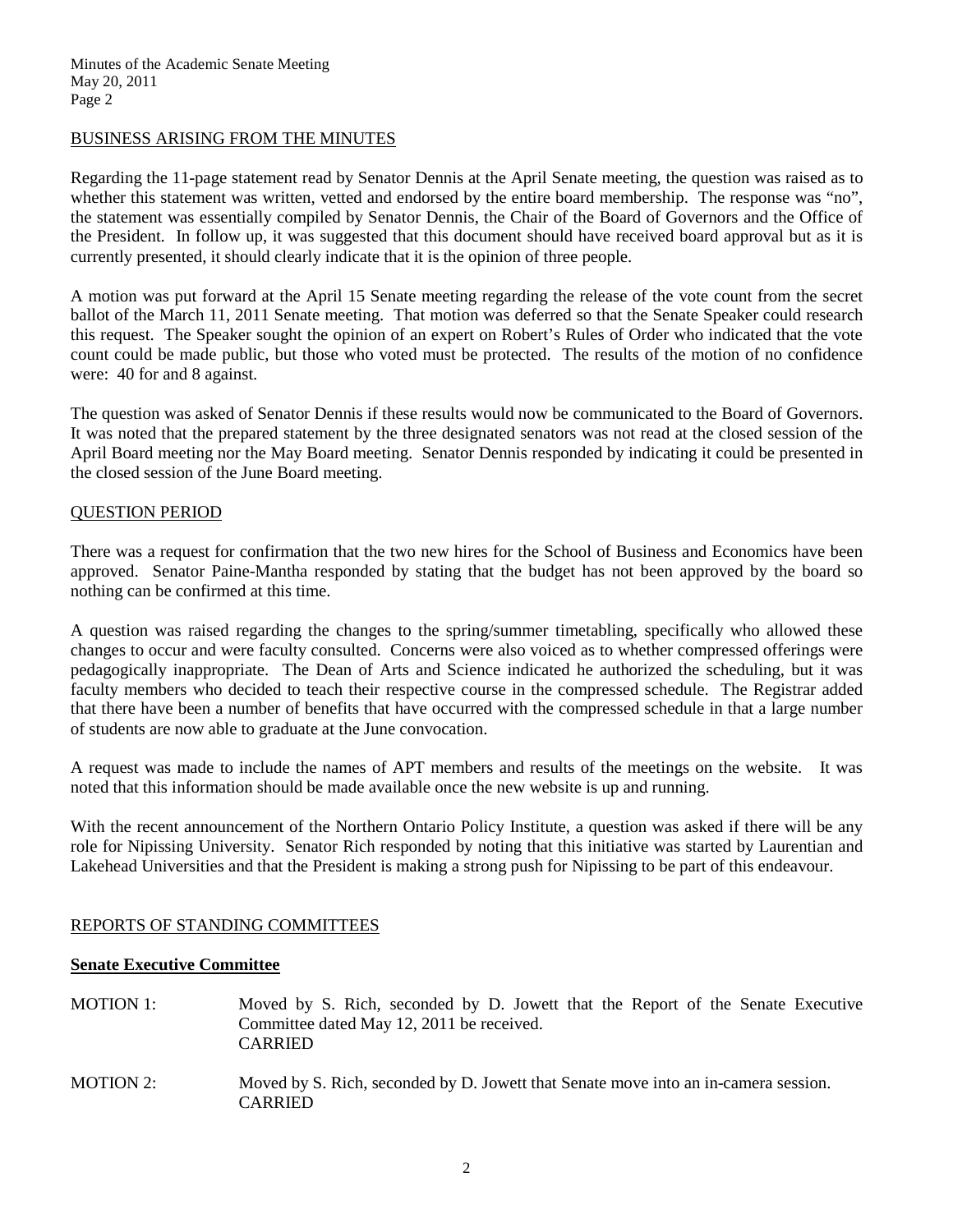Minutes of the Academic Senate Meeting May 20, 2011 Page 3<br>MOTION 3: Moved by S. Rich, seconded by D. Jowett that Senate move out of the in-camera session. CARRIED

# **Academic Planning Committee**

| <b>MOTION 4:</b> | Moved by S. Rich, seconded by N. Colborne that the Report of the Academic Planning<br>Committee dated April 8, 2011 be received.<br><b>CARRIED</b>                                                                      |
|------------------|-------------------------------------------------------------------------------------------------------------------------------------------------------------------------------------------------------------------------|
| <b>MOTION 5:</b> | Moved by S. Rich, seconded by C. Cooper that Senate give Stage 1 approval to the BA<br>PPE (Political Science, Philosophy and Economics), as outlined in the attached document.<br><b>CARRIED</b>                       |
| <b>MOTION 6:</b> | Moved by S. Rich, seconded by D. Jowett that Senate give Stage 1 approval to the BA<br>Honours Specialization, 4-year Major in Arts and Cultural Management, as outlined in the<br>attached document.<br><b>CARRIED</b> |
| <b>MOTION 7:</b> | Moved by S. Rich, seconded b y C. Cooper that Senate give Stage 1 approval to the 4-year<br>Major in Arts and Cultural Management, as outlined in the attached document.<br><b>CARRIED</b>                              |
| <b>MOTION 8:</b> | Moved by S. Rich, seconded by S. Renshaw that Senate give Stage 1 approval to the<br>Certificate in Arts and Cultural Management, as outlined in the attached document.<br><b>CARRIED</b>                               |
| <b>MOTION 9:</b> | Moved by S. Rich, seconded by R. Vanderlee that Senate give Stage 1 approval to the<br>Certificate in Health, Healing and Religion, as outlined in the attached document.<br><b>CARRIED</b>                             |

# **Undergraduate Studies Committee**

| <b>MOTION 10:</b> | Moved by R. Vanderlee, seconded by C. Cooper that the Report of the Undergraduate<br>Studies Committee dated April 27, 2011 be received.<br><b>CARRIED</b>                                                                                                                                                                                                                                              |
|-------------------|---------------------------------------------------------------------------------------------------------------------------------------------------------------------------------------------------------------------------------------------------------------------------------------------------------------------------------------------------------------------------------------------------------|
| <b>MOTION 11:</b> | Moved by R. Vanderlee, seconded by T. Koivukoski that Senate approve the degree<br>requirement for Stage 2 of an Honours Single Major Program in Political Science.<br><b>CARRIED</b>                                                                                                                                                                                                                   |
| MOTION 12:        | Moved by R. Vanderlee, seconded by A. Robinson that Senate approve that the transfer<br>credit policy be amended to include students who successfully complete UNIV1011<br>through an approved partner will be eligible for transfer credit for this course only once<br>they are admitted to Nipissing University and registered in an undergraduate degree<br>program, as outlined.<br><b>CARRIED</b> |
| <b>MOTION 13:</b> | Moved by R. Vanderlee, seconded by C. Cooper that Senate approve that any course not<br>offered in the past five calendar years will be banked automatically by the Registrar's<br>Office.<br><b>CARRIED</b>                                                                                                                                                                                            |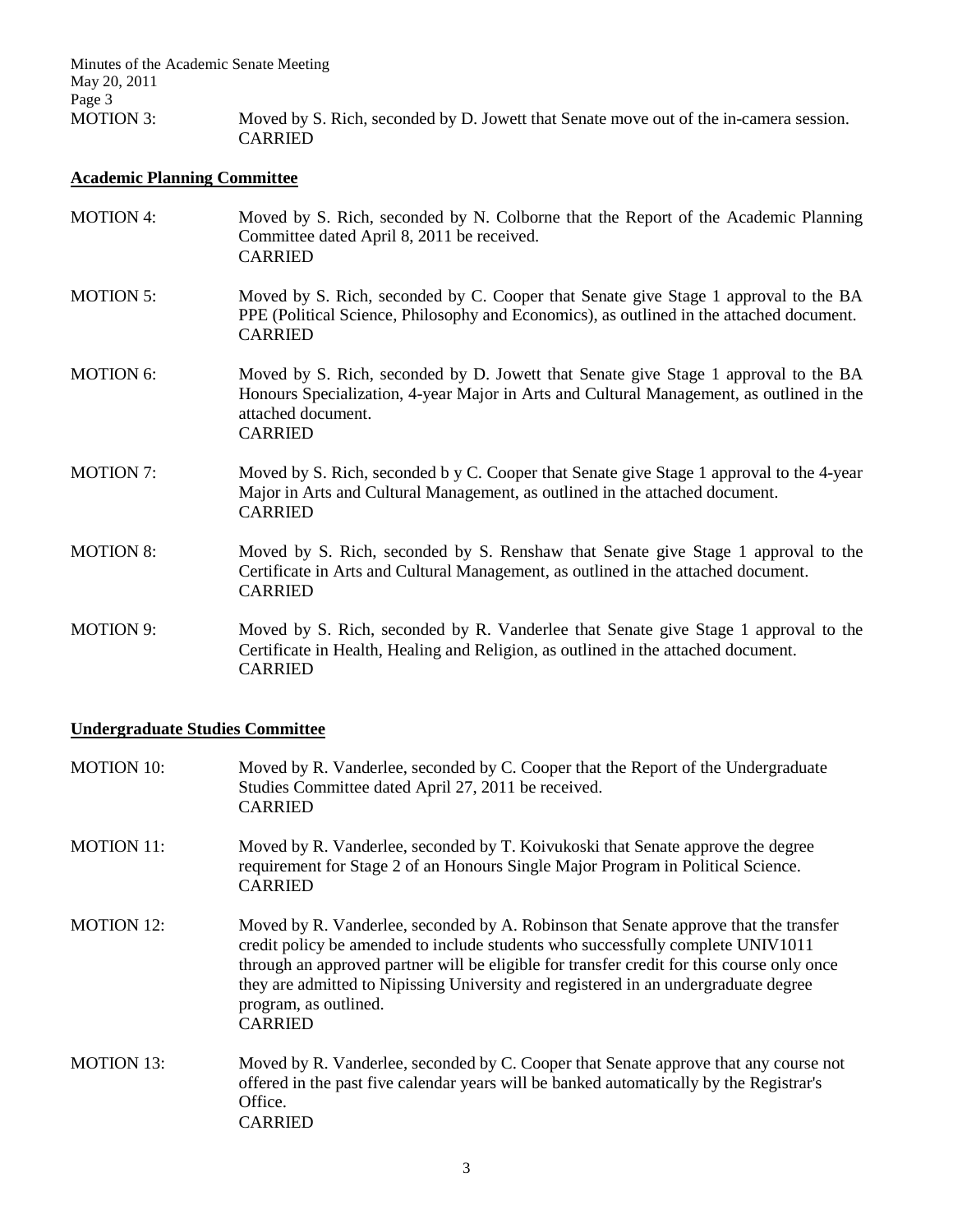Minutes of the Academic Senate Meeting May 20, 2011 Page 4

| MOTION 14: | Moved by R. Vanderlee, seconded by R. Gendron that Senate approve that any banked<br>course that has not been offered in the past 10 years will be automatically deleted by the<br>Registrar's Office.<br><b>CARRIED</b>                                              |
|------------|-----------------------------------------------------------------------------------------------------------------------------------------------------------------------------------------------------------------------------------------------------------------------|
| MOTION 15: | Moved by R. Vanderlee, seconded by K. McCullough that Senate approve the change to<br>modify the requirements for total number of hours and breakdown of hours in the course<br>NURS 4426 Transitions: Introduction to Canadian Healthcare from 36 hours to 72 hours. |

## **University Research Council**

CARRIED

MOTION 16: Moved by S. Rich, seconded by A. Steele that the Report of the University Research Council dated May 2, 2011 be received. **CARRIED** 

### OTHER BUSINESS

MOTION 17: Moved by A. Robinson, seconded by D. Thompson that the Approval to Graduate be granted to the students listed in the Report of the Graduate Applicants dated May 20, 2011, all who have successfully completed requirements for their respective degrees, diplomas and certificates. CARRIED

### AMENDMENT of BY-LAWS

- MOTION 18: Moved by K. McCullough, seconded by D. Jowett that Article 9.5(a)(ii) and 9.5.3(v) be changed to: the Director for the Centre of Flexible Teaching and Learning. CARRIED
- MOTION 19: Moved by K. McCullough, seconded by D. Jowett that Articles 9.1(b), 9.1.1(b), 9.1.2(b), 9.2(b), 9.2.1(b), 9.2.2(b), 9.3(b), 9.3.1(b), 9.3.2(b), 9.4(b), 9.5(b), 9.5.1(b), 9.5.2(b), and9.5.3(b) be amended from: "Members elected by Senate" to "Members elected by Faculty Council." CARRIED
- MOTION 20: Moved by K. McCullough, seconded by D. Jowett that the following Articles be changed as outlined:

#### **Article 9.1.2 (b)(i) and (ii) (Honorary Degrees Subcommittee)**

- From: One (1) faculty Senator from each of two (2) Faculties; One (1) faculty non-Senator from each remaining Faculty
- To: One (1) faculty Senator or non-Senator from each Faculty

### **Article 9.2.1(b)(i) and (ii) (Admissions and Enrolment Subcommittee)**

From: One (1) faculty Senator from each of two (2) Faculties, one of whom shall be elected by the Committee to serve as Vice-Chair; and One (1) faculty non-Senator from each remaining Faculty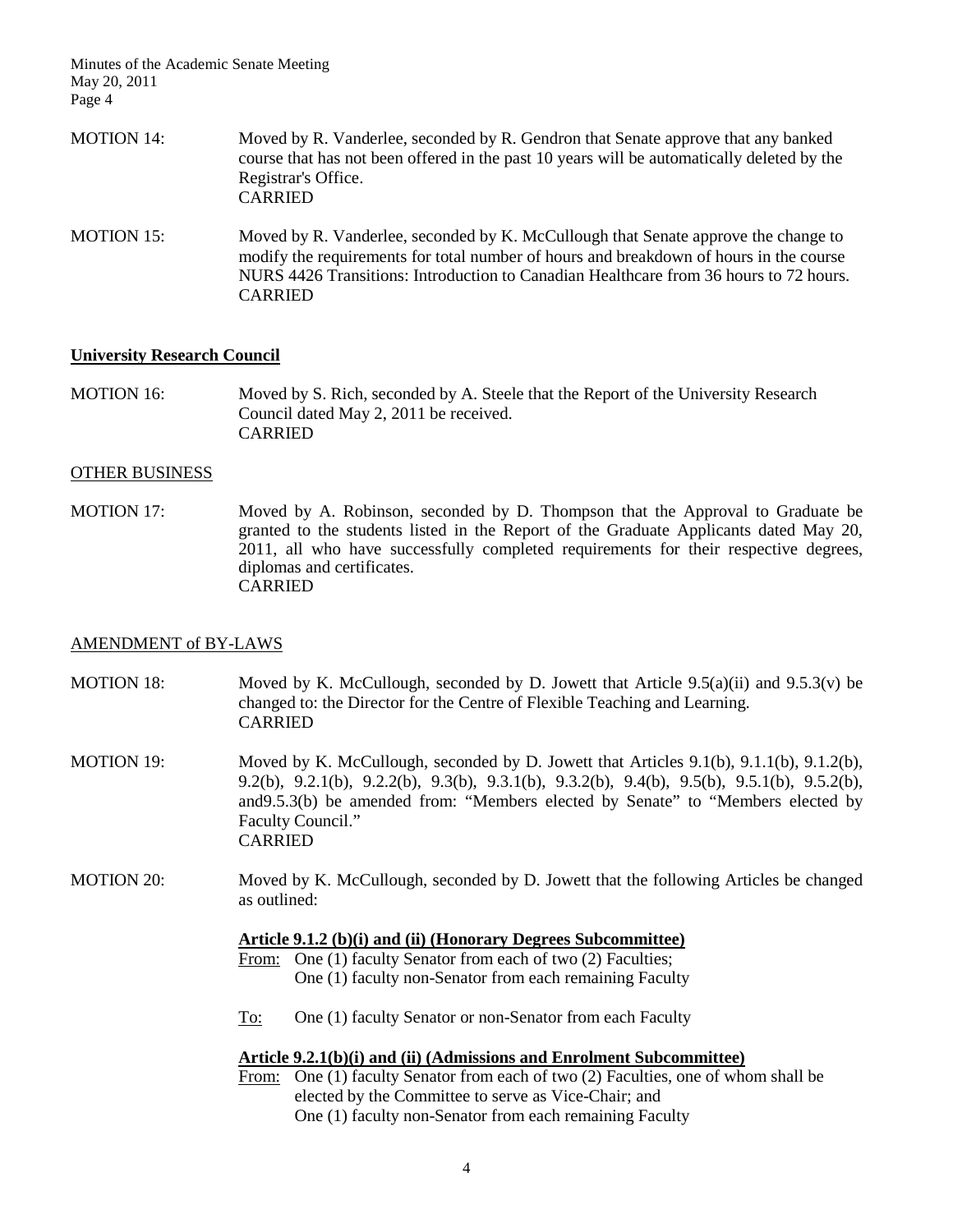To: One (1) faculty Senator or non-Senator from each Faculty, one of whom shall be elected by the Committee to serve as Vice-Chair

## **Article 9.3.1(b)(i) and (ii) (Undergraduate Standing and Petitions Subcommittee)**

- From: One (1) faculty Senator from each of two (2) Faculties, one of whom shall be elected by the Committee to serve as Vice-Chair; and One (1) faculty non-Senator from each remaining Faculty
- To: One (1) faculty Senator or non-Senator from each Faculty, one of whom shall be elected by the Committee to serve as Vice-Chair

## **Article 9.3.2(b)(i) and (ii) (Undergraduate Service and Awards Subcommittee)**

- From: One (1) faculty Senator from each of two (2) Faculties, one of whom shall be elected by the Committee to serve as Vice-Chair; and One (1) faculty non-Senator from each remaining Faculty
- To: One (1) faculty Senator or non-Senator from each Faculty, one of whom shall be elected by the Committee to serve as Vice-Chair

## **Article 9.5(b)(i) and (ii) (Teaching and Learning Committee)**

- From: One (1) faculty Senator from each of two (2) Faculties, one of whom shall be elected by the Committee to serve as Chair and the other of whom shall serve as Vice-chair; and One (1) faculty non-Senator from each remaining Faculty
- To: One (1) faculty Senator or non-Senator from each Faculty, one of whom shall be elected by the Committee to serve as Chair and one to serve as Vice-Chair

# **Article 9.5.2(b)(i) and (ii) (Technology and Infrastructure Subcommittee)**

- From: One (1) faculty Senator from each of two (2) Faculties, one of whom shall be elected by the Committee to serve as Vice-Chair; and One (1) faculty non-Senator from each remaining Faculty
- To: One (1) faculty Senator or non-Senator from each Faculty, one of whom shall be elected by the Committee to serve as Vice-Chair

### **Article 9.5.3(b)(i) and (ii) (Continuing and Distance Education Subcommittee()**

- From: One (1) faculty Senator from each of two (2) Faculties, one of whom shall be elected by the Committee to serve as Vice-Chair; and One (1) faculty non-Senator from each remaining Faculty
- To: One (1) faculty Senator or non-Senator from each Faculty, one of whom shall be elected by the Committee to serve as Vice-Chair CARRIED
- MOTION 21: Moved by K. McCullough, seconded by D. Jarvis that all reports sent to Senate committees from Senate for revisions, or documents that have undergone substantive revisions by a Senate standing committee/subcommittee, clearly identify any changes made to the document using track changes or some other form of highlighting." CARRIED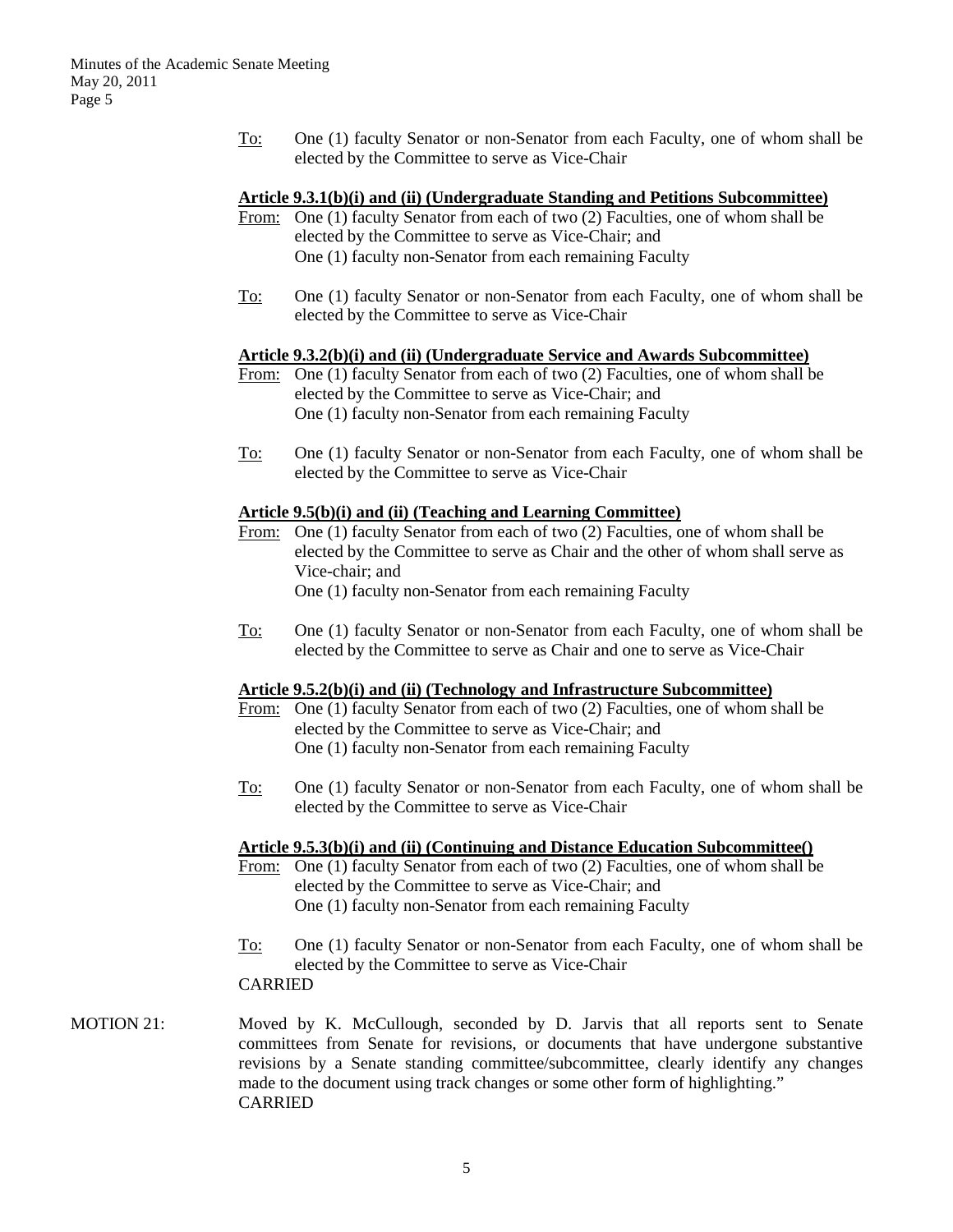Minutes of the Academic Senate Meeting May 20, 2011 Page 6

## **ELECTIONS**

- Elect **one Senator and one non-Senator** to serve a 2-year term on the Board of Governors. **Elected:** G. Morrell (Senator) S. Srigley (non-Senator)
- Elect two faculty members to serve on the Pension and Benefits Committee for a 2-year term. **Acclaimed:** J. Barker and C. Sarlo
- Elect one faculty Senator (tenure or tenure-track) to serve on the search committee for a 3-year limited terms position in Geography. This position must be from outside the discipline. **Acclaimed:** S. Elliott-Johns
- Elect one faculty Senator (tenure or tenure-track) to serve on the search committee for a 3-year limited terms position in Sociology. This position must be from outside the discipline. Acclaimed: K. Ferguson

# REPORTS FROM OTHER BODIES

## Board of Governors

Senator Woodford provided an update of the Board's activities. He indicated that the Board had their annual general meeting on Thursday, May 5. The Board approved a resolution to reappoint the firm Valin and Partners as the university's solicitor for 2011-12. The new constituency members were announced: Jordan Doucette and Nicole Brady as student union representatives; Sandra Managhan as the non-academic representative; Tina Benevides as the Alumni Board Representative; and Dwayne Nashkawa as the ACE representative. Board members were informed that the completion of Phase I of the Institute of Integrated Health Education is expected for September. The Vice-President spoke to board members about Bill 122 and the various financial and regulatory restraints that have been implemented by the Ministry. The Board was provided with a strategic plan update. It was noted that three Action Planning Teams (APTs) are close to completion. The second group of APTs should have their work done by the end of June and a third round of APTs is ready to be launched.

During the closed session of the Board, elections resulted in the following: Paul Belanger, Board Chair; Colin Dennis, (Vice-Chair; and Dr. Roxana Vernescu, Vice-Chair Pro Tem.

## Alumni Advisory Board

Senator Thompson was pleased to report that the Chancellor attended their breakfast meeting on April 8. He noted that there was an open and creative discussion about where to take the Alumni board. Senator Thompson was left with the impression that Nipissing's Alumni Board is comparable to other alumni boards.

# ANNOUNCEMENTS

The Vice-President Academic and Research (interim) extended congratulations to the following award recipients: Dr. Richard Wenghoffer, Chancellor's Award for Excellence in Teaching; Dr. Haibin Zhu, Chancellor's Award for Excellence in Research; and Professor Renee Valiquette, Nipissing University Award for Part-time Teaching. Senator Rich commented on the excellent tenure and promotion workshop. She offered her thanks to Todd Horton, Lorraine Carter and Senator Phillips. It is anticipated that this will become an annual event. Senator Rich was